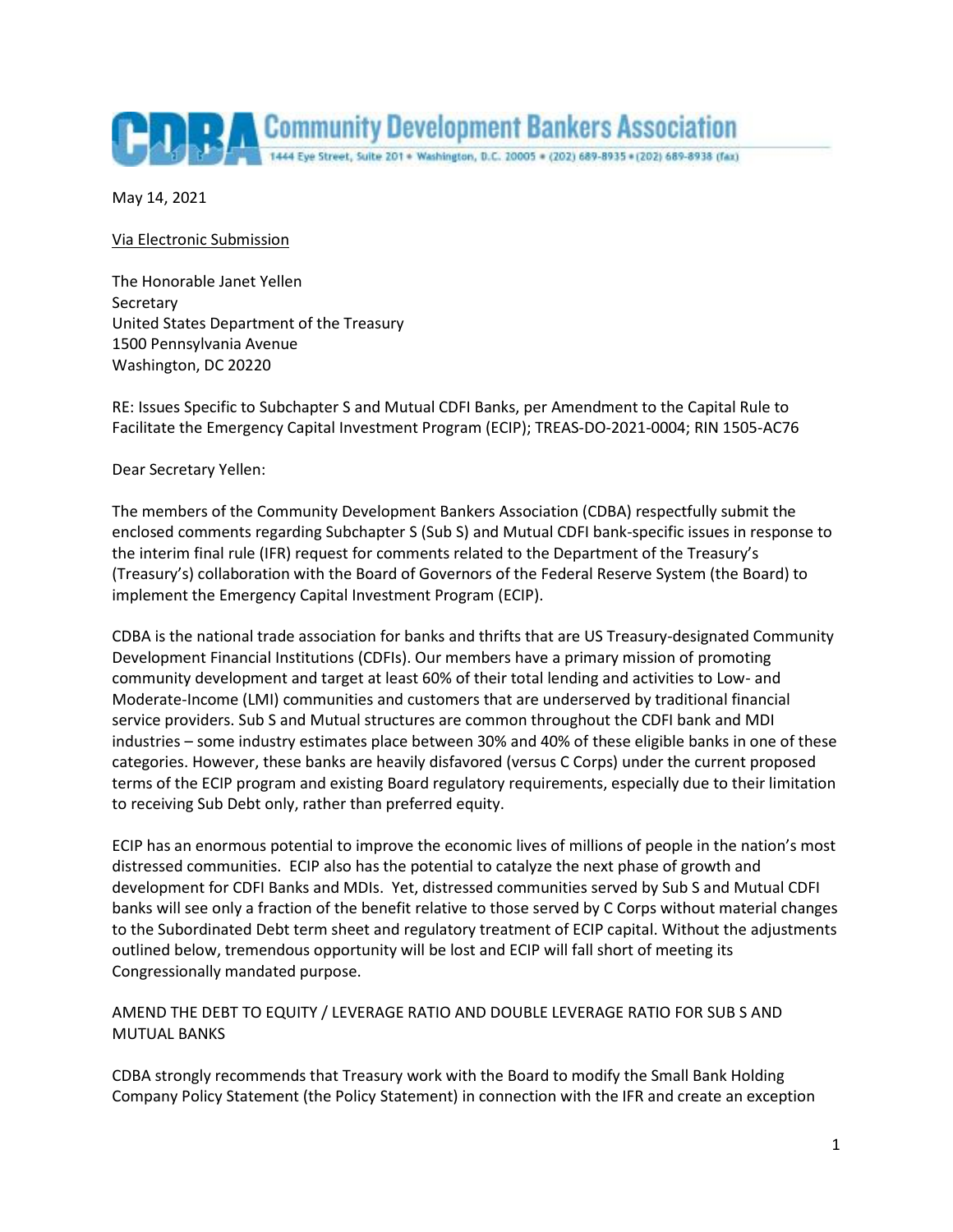under Section 2.C (Dividend restrictions). This exception should allow S Corp bank holding companies to exceed a 1.0:1 debt-to equity ratio and still issue dividends. Because S Corp and Mutual CDFI banks and MDIs are small organizations, it will be impossible for them to keep their debt-to-equity ratios at 1.0:1 while applying for the amounts Congress authorized. As an example, some CDFI banks estimate that the current regulations would variously limit S Corp and Mutual banks' ECIP capital to only 2% or 5% of assets, a fraction of the potential (up to 15% for banks with assets greater than \$2 billion, 25% for those \$500 million to \$2 billion, and 30% for those under \$500 million) allowed under ECIP rules.

Providing such an exception to exclude 100% of ECIP Sub Debt from the Board's Debt to Equity and Double Leverage Ratios would be consistent with the position the Board took with respect to the Temporary Asset Relief Program (TARP), established by the Emergency Economic Stabilization Act of 2008. At the time TARP was established, the Board amended Section 2.A of the Policy Statement to add language clarifying that:

*"Notwithstanding any other provision of this policy statement and for the purposes of compliance with paragraphs 2.C [Dividend Restrictions]… a bank holding company that has made a valid election to be taxed under Subchapter S…may exclude from debt subordinated debentures issued to the United States Department of the Treasury under [TARP]".* 

Further, we urge Treasury to work with the Board to modify the bank holding company double-leverage ratio as part of its overall safety and soundness supervisory review of the organization. The doubleleverage ratio is generally computed by dividing the bank holding company's investment in the banking subsidiary by its total equity capital. A double-leverage ratio will be considered by the Board to be high once it exceeds 120%. At this point, the bank holding company may become subject to additional regulatory scrutiny by the Board's supervision and regulation team. CDBA recommends that the Board modify the definition of the double-leverage ratio to exclude from the ratio some portion, or all, of an ECIP-related BHC investment into a banking subsidiary.

If the Board does not make these amendments, this time to acknowledge ECIP and exclude ECIP Sub Debt from the overall debt calculation for the purposes of calculating these ratios, S Corp and Mutual CDFI banks and MDIs will be forced to limit their capital application. The organizations closest to the underserved communities will be materially curtailed in their ability to participate in ECIP, expand services in needy communities, and reach deep to address systemic economic challenges.

## ELIMINATE UNEQUAL TERM SHEET OFFERINGS FOR SUB S AND MUTUAL BANKS

CDBA strongly urges Treasury and regulatory Agencies to revisit the term sheet for subordinate debt offered to Sub S and Mutual Banks. We believe several provisions are in direct conflict with the ECIP authorizing statute:

**ECIP's authorizing statute says that the maximum rate for both forms of capital is 2%.**<sup>1</sup> The Sub S and Mutual term sheet, however, states that banks receiving Subordinate Debt are subject to a maximum rate of 2.5%. The rate on both investments should adhere to the statutory maximum of 2%, without exception.

 $\overline{\phantom{a}}$ <sup>1</sup> "No dividends, interest or other similar payments shall have a rate exceeding 2 percent per annum for the first 10 years."